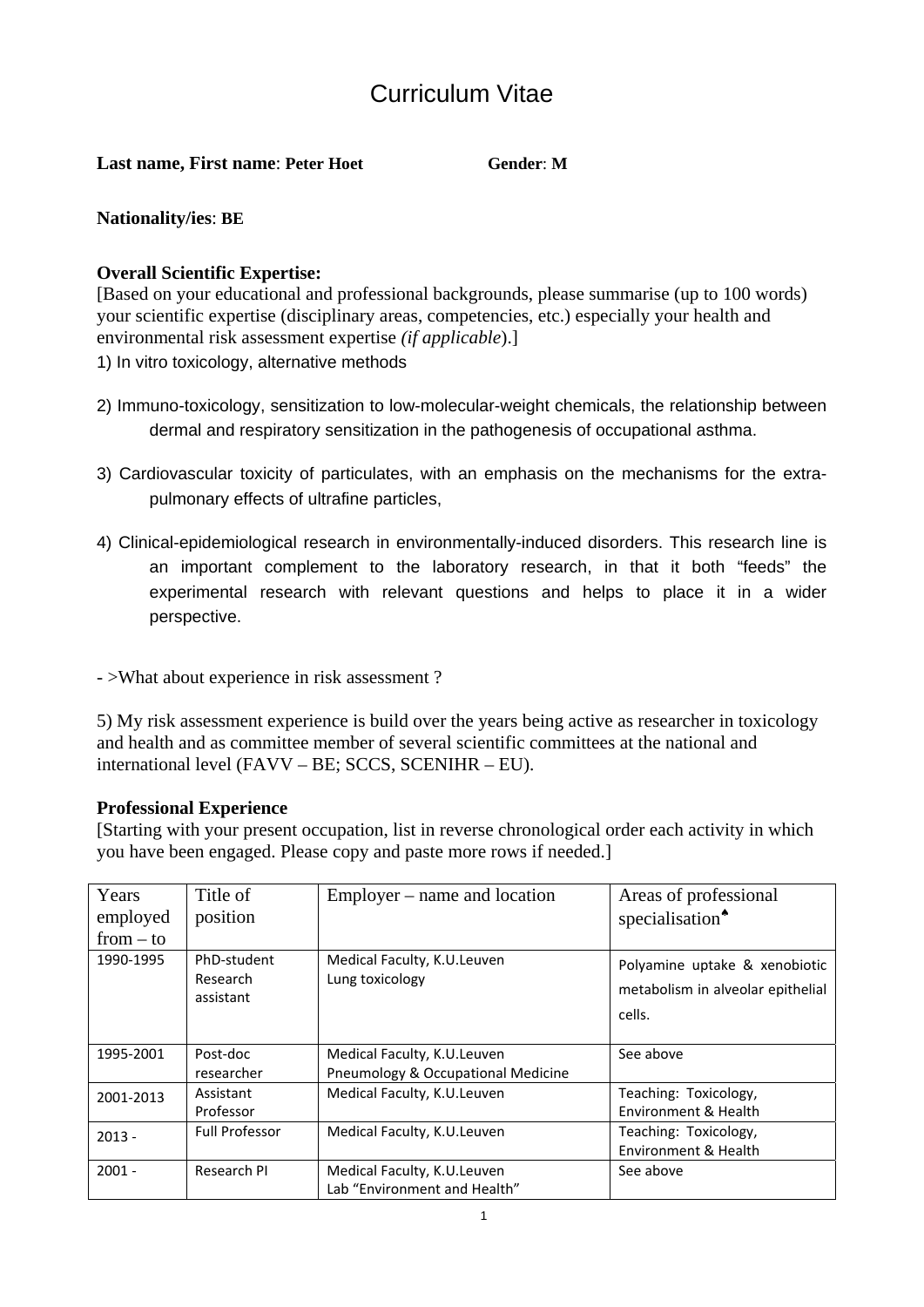♠[*For example*: toxicology (alternative methods, carcinogenesis, endocrine, immunotoxicity, occupational, exposure assessment, genotoxicity, etc.), chemistry (atmospheric, medicinal, peptide, etc.), physics (biophysics, EMF radiation, noise, etc.), engineering (genetic, environmental, medical, etc.), biology (antimicrobial resistance, biophysics, biotechnology, etc.), medicine (allergies, neurology, etc.), epidemiology (clinical, genetic, cancer, etc.) environmental science (air quality, waste treatment, climate change, ecology, etc.), biostatistics, pharmacokinetics, medical technologies, nanoscience, etc…]

# **Educational Background**

[Starting with the most recent, please provide the details of your post-secondary education and/or professional training (e.g. university or its equivalent, postgraduate, postdoctoral). Please copy and paste more rows if needed.]

| Year | Degree    | Educational Institution – name and location | Areas of educational             |
|------|-----------|---------------------------------------------|----------------------------------|
|      | awarded   |                                             | specialisation*                  |
| 2011 | Msc       | UNIVERSITY OF SURREY (GB)                   | <b>Master Applied Toxicology</b> |
| 1999 | Post-     | KU Leuven (BE)                              | Man & Environment 1 & 2          |
| $\&$ | graduat   |                                             |                                  |
| 2001 | e         |                                             |                                  |
| 1995 | PhD       | KU Leuven (BE)                              | <b>Biomedical Sciences</b>       |
| 1989 | <b>Ir</b> | KU Leuven (BE)                              | Bio-engineer                     |
| 1985 | Ing       | KIHA (BE)                                   | Biochemistry                     |

\*[*For example*: chemistry (analytical, organic, etc.), physics (thermodynamics, nuclear, etc.), engineering (mechanical, electrical, chemical, civil, etc.), biology (microbiology, molecular, etc.), medicine (dermatology, oncology, etc.), environmental science, pharmacology, toxicology, etc.…]

# **Memberships in Scientific Advisory Bodies/Committees/Panels** *(if any)***:**

- Additional consulted expert for ECVAM in several workgroups (1998-2005)

- "Toxicokinetics in the context of the follow-up of the  $7<sup>th</sup>$  Amendment on the Cosmetics Directive"

- "Metabolism: a bottle-neck in in vitro toxicological test development."

- "In vitro chronic toxicity"

- Since 2005 external expert SCCP (scientific committees on consumer products) of Directorate C - Public Health and Risk Assessment, EC.

- Since 2009 full member of the Scientific Committee on Emerging and New Identified Health Risks (SCENIHR) Directorate C - Public Health and Risk Assessment, EC.

- Since 2013 full member of the Scientific Committee of the Federal Agency on Food Safety (FAVV), Brussels, BE

# **Memberships in Learned Societies** *(if any)***:**

• The Belgian Society of Toxicology and Ecotoxicology (BelTox) : Member of steering committee